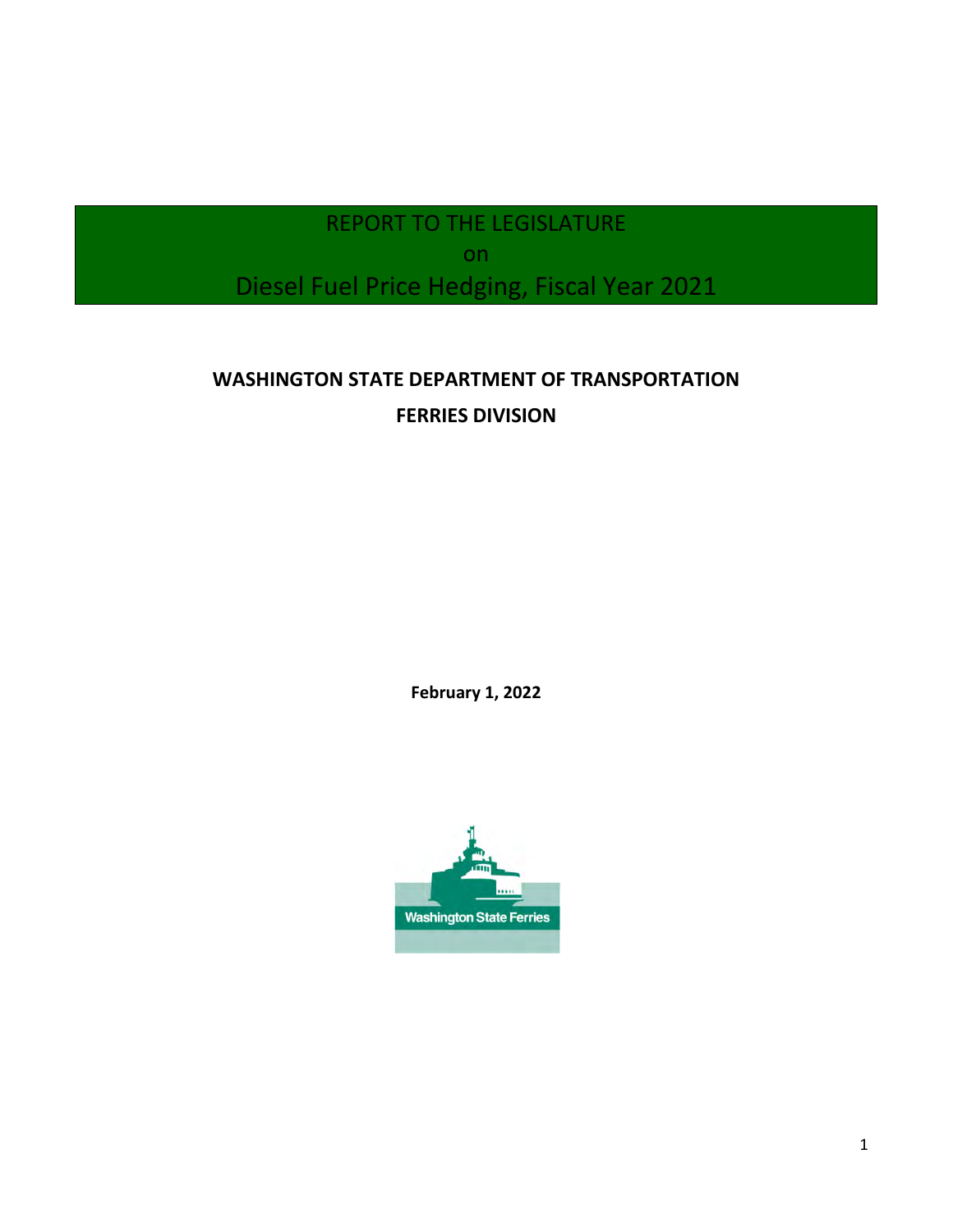# **Executive Summary**

#### *History*

In 2011, the Washington State Legislature authorized the Washington State Department of Transportation (WSDOT) to enter a distributor-controlled fuel hedging program. Under this program, Washington State Ferries (WSF) worked directly with WSF's fuel provider. In 2012, the Legislature expanded the authorization to include other methods of hedging approved by the Fuel Hedging Oversight Committee. The first financial hedges were executed in fiscal year 2015. The objectives of this hedging program are to decrease the volatility of fuel costs and increase the likelihood that actual net fuel cost will remain below the budgeted amount.

Since 2015, the hedging program ("program") uses financial hedges, specifically called "Swap Contract Agreements" ("swaps") which is one of the methods authorized for use in RCW 47.60.830.

### *2021 Highlights*

During fiscal year 202[1](#page-1-0), the amount contracted through price swaps totaled 9,072,000 gallons<sup>1</sup>. This amount was 49 percent of budgeted gallons and 59 percent of consumed gallons.

Of the three swaps executed for fiscal year 2021:

- One swap contract was executed with a price below the Washington five-percent biodiesel (B5) forecast price. For this swap, WSF ultimately received \$960,246 from counterparties.
- Two swaps were executed above the Washington B5 forecasted price but within parameters pre-approved by the Fuel Hedging Oversight Committee. For these swaps, WSF ultimately paid counterparties \$987,689.

The following discussion includes additional information and looks at the program in various ways (including overviews of the program, price swaps executed in fiscal year 2021, market conditions, and financial performance) to review many considerations taken into account when executing the program.

# **Fuel Hedging Authority, Policy, and Practice**

# *Fuel Hedging Policy and Committee*

During fiscal year 2021, the WSDOT ferries division continued a hedging program for the purpose of stabilizing fuel expense. The statutory authority to conduct swaps is provided in RCW 47.60.830 (Fer ry system operation—Fuel purchasing strategies) and is emphasized in the ferries section of the State Transportation Budget in authorizing proviso language. This report is required per RCW 47.60.830.

The Secretary of Transportation's Executive Order 1078 provides specific direction for implementing a hedging program<sup>[2](#page-1-1)</sup>. The Executive Order established a Fuel Hedging Oversight Committee ("the Committee") to provide guidance; provides for the use of a hedging consultant to advise on timing, quantities, tenure of hedge contracts; sets maximum hedging limits; and outlines other operating

<span id="page-1-0"></span><sup>&</sup>lt;sup>1</sup> Please see Attachment A for specifics of each hedge contract entered for fiscal year 2021.<br><sup>2</sup> Please see Attachment B for the full Executive Order

<span id="page-1-1"></span><sup>&</sup>lt;sup>2</sup> Please see Attachment B for the full Executive Order.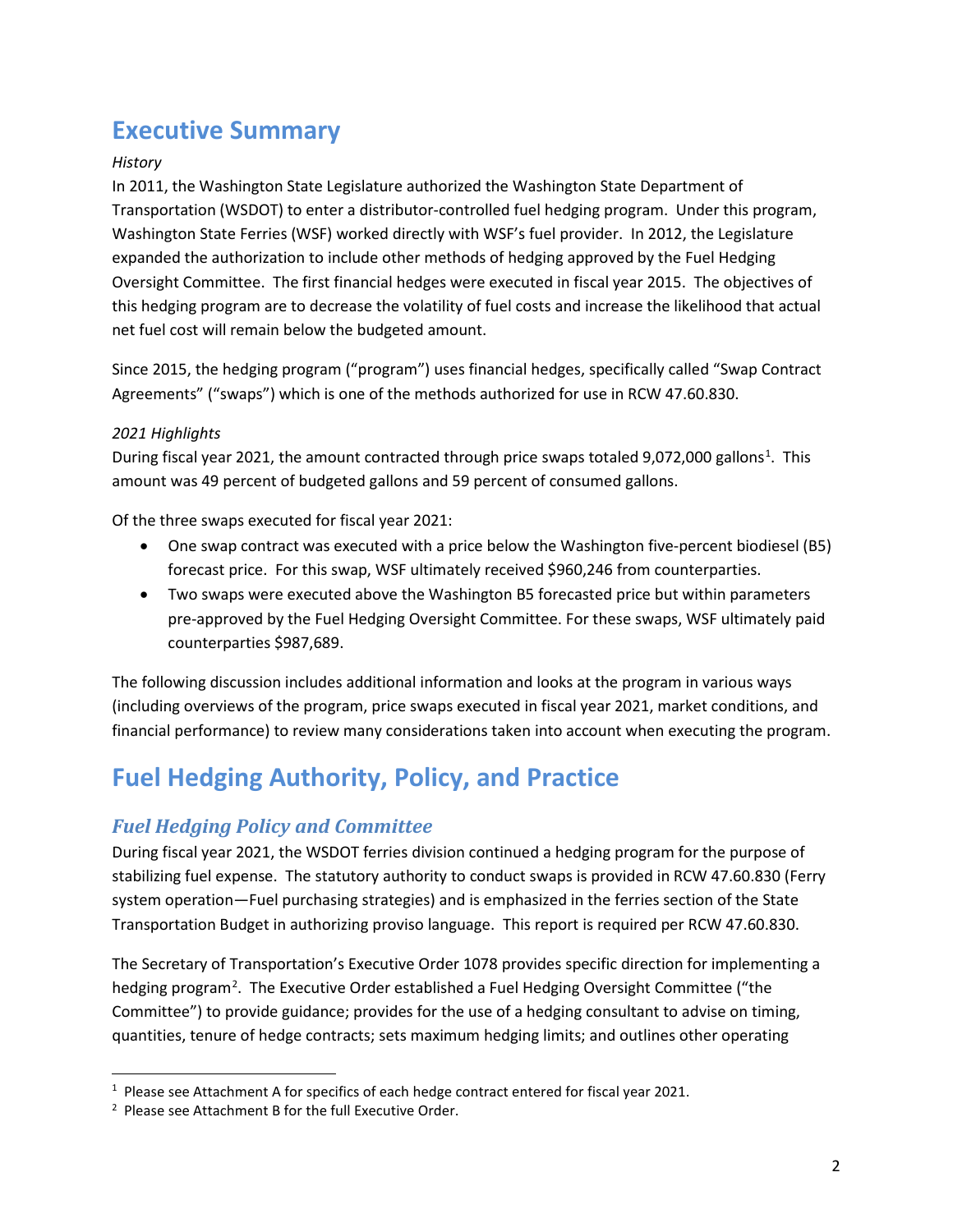parameters. The Committee consists of the WSDOT Chief Financial Officer, the Assistant Secretary for WSF, a transportation Budget Assistant to the Governor from the Office of Financial Management, and a representative from the Department of Enterprise Services. The Committee meets to receive periodic updates on the status of the market, swaps in place, and future swap plans, or when a need arises to make a policy decision or to set parameters for the program. The Committee is staffed by the Director of Finance and Administration at WSF and receives advisory input from a consultant.

The hedging policy sets forth limitations within which swaps will be executed in terms of maximum quantities, length of contracts, administrative structure, and consultant assistance. The policy states that the purpose of the hedging program is to seek to decrease the volatility of fuel cost and increase the likelihood that actual net fuel cost will remain below the budgeted cost. The Executive Order establishing the policy was changed in August 2014 to authorize hedge contracts at the discretion of the Assistant Secretary for Ferries, provided that the quantities and length of contract were within limits of the "standard recommendation," which can change by action of the Committee. In January 2017, it was changed again to remove this authorization for "standard recommendation." The limits established by the Executive Order as of January 6, 2017 are:

Amount Hedged:

- Up to the first twelve months, on a rolling basis, a maximum of 95 percent of the forecasted consumption may be hedged. In addition, hedges will not exceed the forecasted monthly consumption level for any specific month.
- Between the thirteenth and twenty-fourth months, on a rolling basis, the volume of fuel hedged will not exceed 80 percent.
- In times of extraordinary circumstances, the Oversight Committee may decide to hedge fuel in the twenty-fifth month and beyond, at a maximum ratio to be determined at that time by the committee.
- The Oversight Committee may set lower limits, including in consideration of potential service reductions.

#### Duration:

- The maximum maturity of any contracts entered in conjunction with the program is twenty-four months. Contract terms may cross biennial lines.
- If extraordinary circumstances warrant longer maximum maturity periods, the Committee may approve hedges that extend the maximum maturity beyond twenty-four months on a case-by-case basis.

# *Fuel Hedging Practice*

Since the Washington State Legislature authorized WSDOT to enter a distributor-controlled fuel hedging program in 2011, the Legislature has expanded the fuel hedging program's authorization to other methods of hedging approved by the Committee. In fiscal year 2015, the hedging program executed its first financial hedges.

With financial hedges, WSDOT enters futures contracts directly, guaranteeing the fuel price in the financial market at a set date in the future. The hedging program does not involve futures contracts or a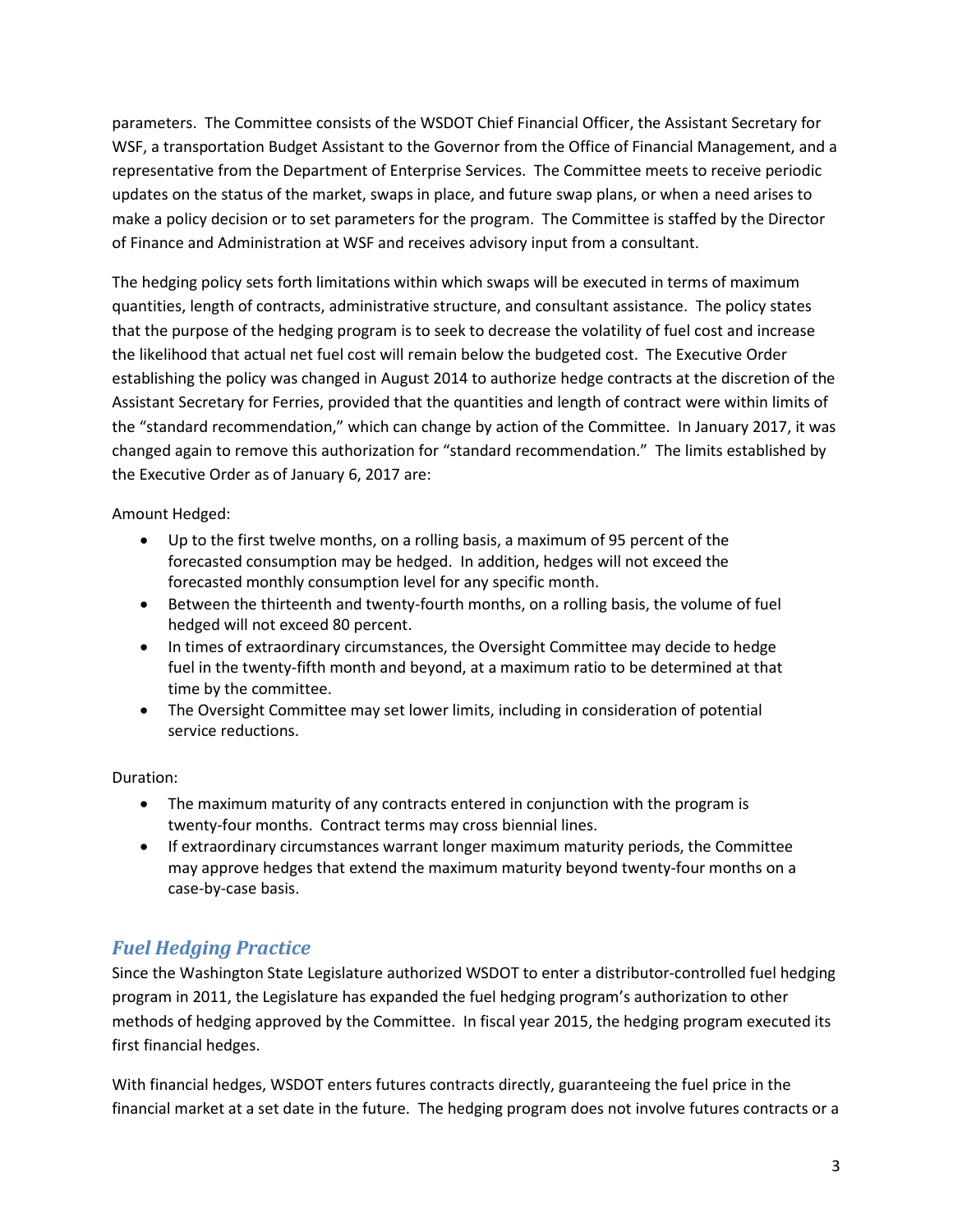"locked in" forward price for B5 biofuels<sup>[3](#page-3-0)</sup>. This is because the market for B5 is not "investible" and does not have depth or liquidity comparable to widely traded commodities like gasoline or diesel. Rather, WSDOT employs a derivative security known as a "Swap Contract Agreement," or swap. The Department and a counterparty (usually an investment bank) agree to swap floating prices on a commodity for a fixed price over a set period. The commodity is Ultra Low Sulfur Diesel ("diesel") which is traded on the New York Mercantile Exchange (NYMEX) using standardized contracts and priced at New York Harbor. As noted above, for the hedging program, WSF retains the services of a financial advisor to evaluate swaps<sup>[4](#page-3-1)</sup>.

Since the Department enters swaps on the price of diesel at New York Harbor, these swaps do not affect the price that WSDOT pays for its purchases of B10 in Washington State. The only way swaps affect the fuel budget is through their performance. If the price of diesel at New York Harbor goes above the mutually agreed upon fixed price between the WSDOT and a counterparty, the counterparty pays WSDOT the price difference multiplied by the number of contracted gallons. If the price of diesel goes below the contracted price between WSDOT and a counterparty, then the Department pays the counterparty. The net effect of these swap transactions is an addition or subtraction of cash to the fuel account.

In its efforts to mitigate the volatility of fuel costs and provide WSF with greater fuel budget certainty, the Department takes on several risks when executing swap contracts, which may incur costs or financial impacts. Specifically:

- As stated above, if the future price of diesel at New York Harbor falls below the contracted diesel price, the Department pays counterparties a settlement amount.
- Because WSDOT enters swaps based, in part, on forecasted B5 prices in Washington State, there is "tracking risk," wherein forecasted B5 prices in Washington State do not match well the future prices of diesel at New York Harbor. If there is a mismatch, the Department could pay counterparties a settlement amount.
- There is a timing risk. The Department uses annual average prices from quarterly released B5 price forecasts to help guide whether or not to enter a swap. There are times when the quarterly Washington State B5 price forecast will not have the "best available" information on the future trends of biodiesel or diesel prices. As a result, there could be more risk involved when entering swaps based on forecasts of different commodities (B5 and diesel) and using stale B5 price forecasts to determine the correct time and price to execute swaps. Conversely, it is possible using B5 price forecasts could result in lost swap opportunities if the forecasts are not reflective of an upward market, as forecasts project based on prices from the quarter before the forecast; the Committee has taken steps to mitigate this risk in its review and approval of swap plans.

<span id="page-3-1"></span><span id="page-3-0"></span> $3$  WSF purchases and uses ten-percent biodiesel (B10) throughout its fleet. However, per the contract with its fuel provider, WSF purchases B10 using B5 prices. Therefore, the rest of this document will refer to B5 prices. <sup>4</sup> Among other tasks, the financial consultant performs a swap effectiveness test to confirm, essentially, that the swaps are functioning and performing as expected. The results of this test for fiscal year 2021 can be found in Attachment D.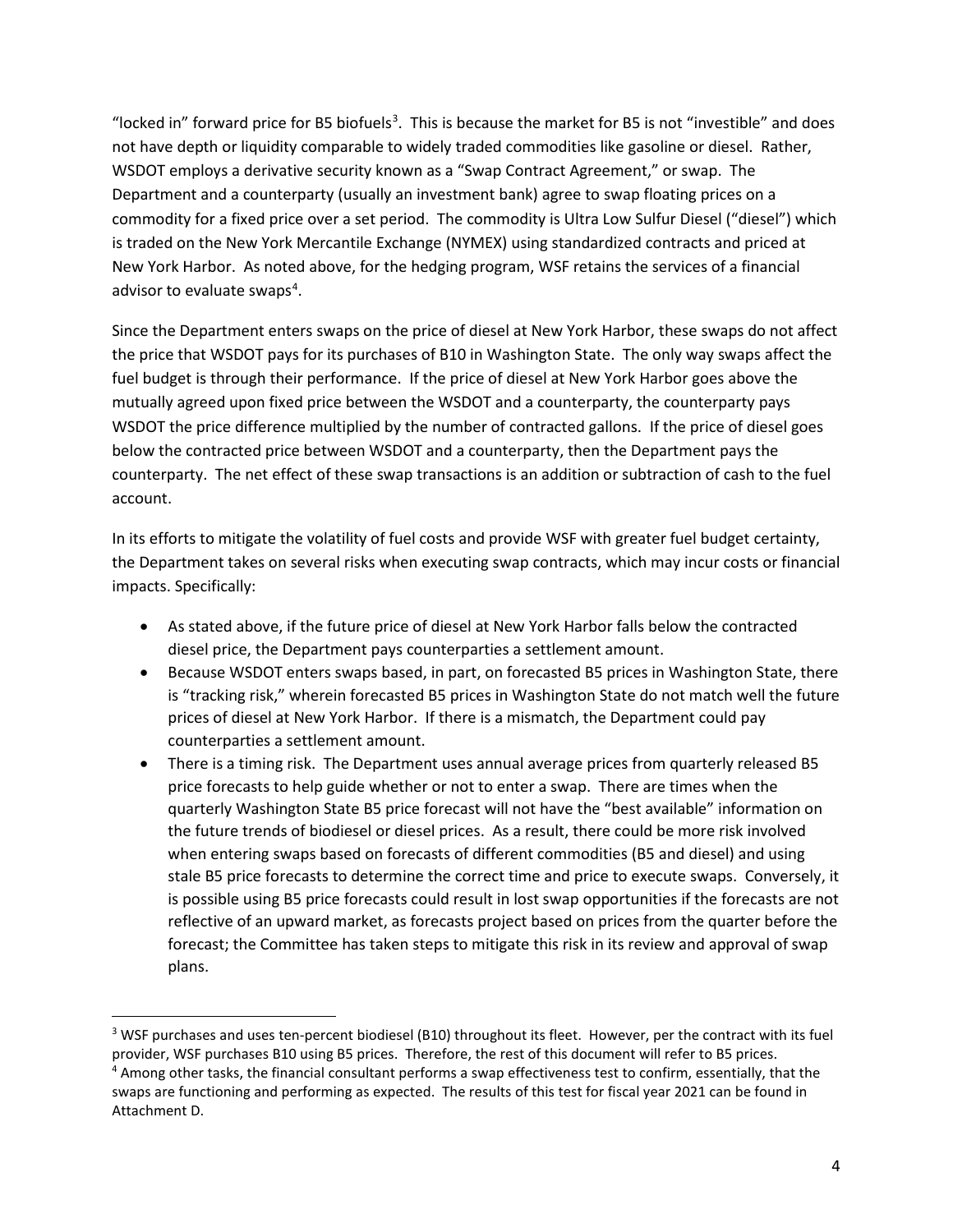• There is "counterparty risk." Current swap contracts do not have a guarantee on the trade. If the counterparty defaults, the Department could lose money. The Department is currently entering into agreements with well-established institutions, such as Merrill Lynch, which helps mitigate this risk.

# **Swaps in Fiscal Year 2021**

# *Fuel Budget Portion Entered in Swaps*

For fiscal year 2021, the amount of fuel entered in three swaps totaled 9.1 million gallons, which represents 49 percent of budgeted gallons, or 59 percent of consumed gallons. The average price of the swaps in fiscal year 2021 was \$1.81 per gallon. Each swap had 252,000 gallons contracted per month . This information is summarized in Figure 1, below.



#### **Figure 1**

# *Price History, Fiscal Year 2021*

In FY 2021 fuel prices were rising due to the historic lows in fuel price in the year before and continued to rebound throughout the year.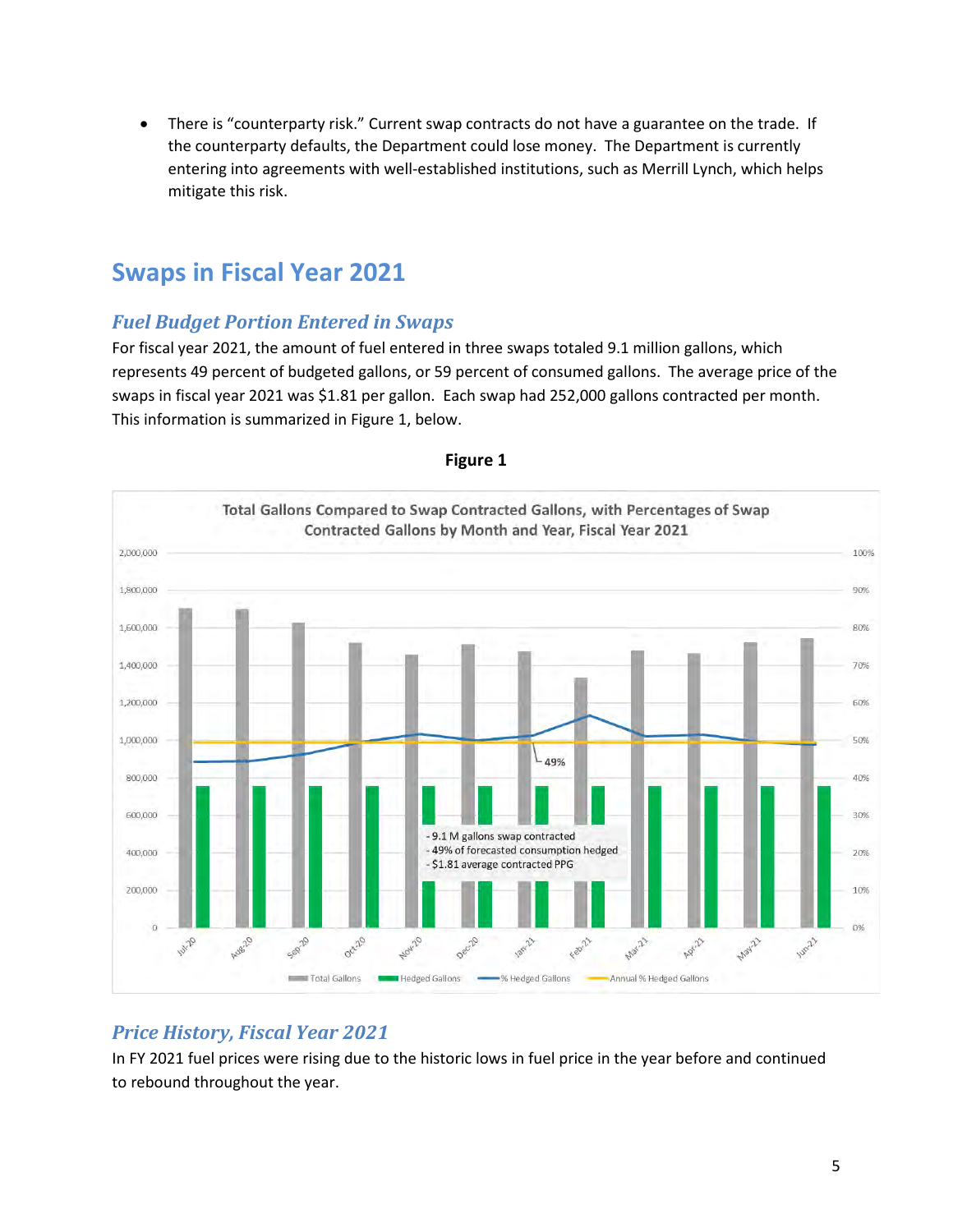Prices bottomed out in April 2020, with both global petroleum demand and production significantly decreasing as countries and economies constricted amidst the pandemic. After this historic low in price, prices generally increased over the course of fiscal year 2021, rising from around \$1.30 per gallon at the start of the fiscal year 2021 to \$2.50 per gallon, a 92-percent gain, by fiscal year close. At the end of fiscal year 2020, petroleum demand decreased faster than producers could reduce supply, causing global petroleum inventories to increase. As a result, in fiscal year 2021, producers controlled production to steadily reduce inventories and restore market stability. With petroleum demand exceeding supply, prices pushed upward throughout the year, though not as steeply as they could have as a result of OPEC efforts to balance the market.

Figure 2 provides a Washington State B5 price history for fiscal year 2021.



#### **Figure 2**

# *Swaps Compared to B5 Budget and Forecast Prices*

In Figure 3, a horizontal line represents the Washington State B5 forecast price in place for the fiscal year 2021 enacted budget; vertical bars represent the annual B5 price forecasts for fiscal year 2021 in place at the time swaps were executed; and diamond-shaped markers represent the New York Harbor diesel prices at which the swaps were executed. Note that the enacted budget is from the 2019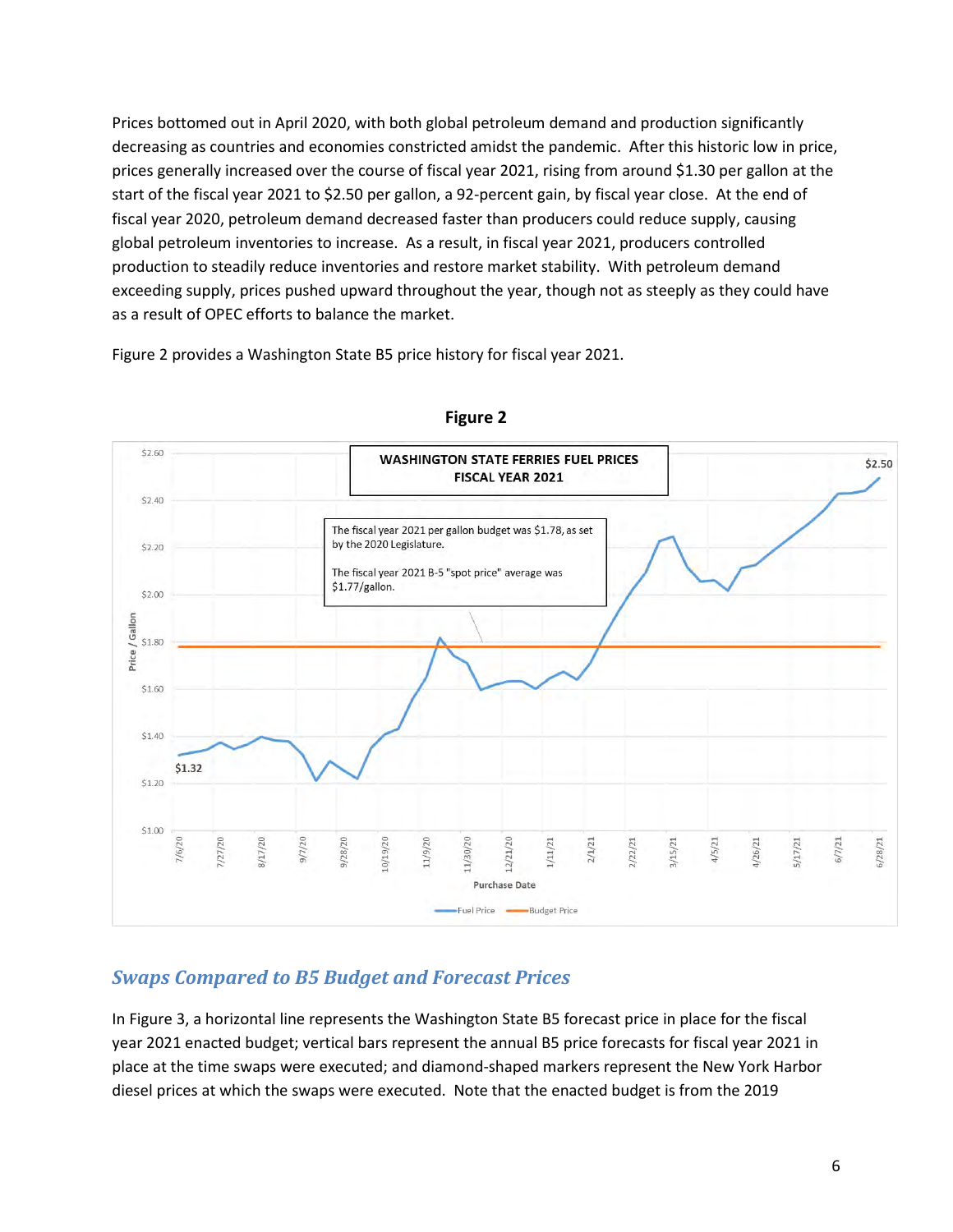Legislature. This number is used because that was the budget environment under which WSF, and the Committee, were operating when the three swaps were executed.

For fiscal year 2021, all three swaps were executed before the start of the fiscal year, from January 2020 to March 2020. The first two swaps were put in place prior to the pandemic. Both swaps were below the budget price (\$2.00 per gallon), but above the most recent forecast price for fiscal year 2021 (\$1.91 per gallon from the November 2019 adopted forecast). The third swap at \$1.49 per gallon was executed when the effects of the pandemic were just beginning. This third swap was below both the budget price and the February 2020 forecast price for fiscal year 2021.

All three swaps in fiscal year 2021 were executed within parameters approved by the Committee.



**Figure 3** 

# *Price Swaps Financial Performance in Fiscal Year 2021*

As mentioned previously, the objectives of the WSDOT hedging program are to decrease the volatility of fuel costs and hopefully increase the likelihood that actual net fuel cost will remain below the fuel budget for ferries; price savings is secondary. The two swaps with prices closest to the enacted budget were executed explicitly to provide WSF with greater fuel budget certainty. However, as also noted, there are several risks associated with executing swaps that can result in WSDOT incurring additional costs from its fuel account to pay a counterparty.

Table 1 depicts the payments sent and received by WSF, by month, for the three swaps executed in fiscal year 2021. For fiscal year 2021, after balancing all payments, WSF ultimately paid counterparties \$27,443 for the three swaps. The swaps executed in January and February 2020 had losses of \$492,786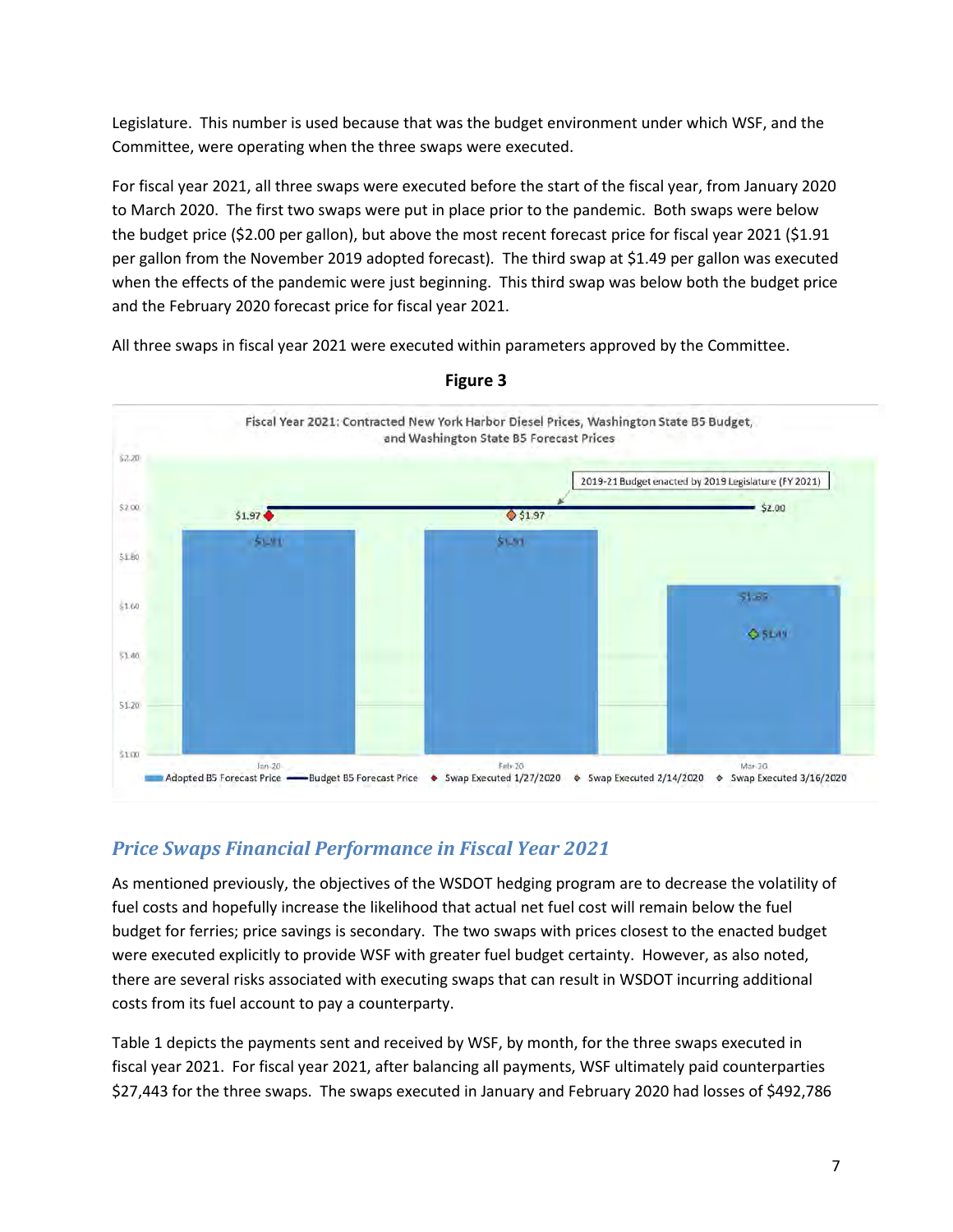and \$494,903, respectively. The price swap executed in March 2020 gained money (\$960,246) for WSF, offsetting most of the losses of the first two price swaps. Further details on price swap performance can be found in Attachment C.

#### **Table 1**

| <b>Price Swap</b>                                                                                                                                                  | Jul-2020                                                                                                                                                                                                                                                 | Aug-2020 | Sep-2020 |                                                                                                                                | Oct-2020   Nov-2020   Dec-2020   Jan-2021   Feb-2021   Mar-2021   Apr-2021   May-2021   Jun-2021   FY 2021 Total |  |  |  |  |           |
|--------------------------------------------------------------------------------------------------------------------------------------------------------------------|----------------------------------------------------------------------------------------------------------------------------------------------------------------------------------------------------------------------------------------------------------|----------|----------|--------------------------------------------------------------------------------------------------------------------------------|------------------------------------------------------------------------------------------------------------------|--|--|--|--|-----------|
| Swap 1                                                                                                                                                             | $\vert$ \$(121,313) $\vert$ \$(120,935) $\vert$ \$(149,159) $\vert$ \$(143,262) $\vert$ \$(118,692) $\vert$ \$(68,342) $\vert$ \$(35,456) $\vert$ \$ 16,657 $\vert$ \$ 34,524 $\vert$ \$ 35,960 $\vert$ \$ 76,079 $\vert$ \$101,153 $\vert$ \$ (492,786) |          |          |                                                                                                                                |                                                                                                                  |  |  |  |  |           |
| Swap <sub>2</sub>                                                                                                                                                  | \$ (121,489)  \$ (121,111)  \$ (149,335)  \$ (143,438)  \$ (118,868)  \$ (68,519)  \$ (35,633)  \$ 16,481   \$ 34,348   \$ 35,784   \$ 75,902   \$100,976   \$                                                                                           |          |          |                                                                                                                                |                                                                                                                  |  |  |  |  | (494,903) |
| Swap <sub>3</sub>                                                                                                                                                  | (227) I S                                                                                                                                                                                                                                                |          |          | 151   \$ (28,073)   \$ (22,176)   \$ 2,394   \$ 52,744   \$ 85,630   \$137,743   \$155,610   \$157,046   \$197,165   \$222,239 |                                                                                                                  |  |  |  |  | 960.246   |
| FY 2021 Total   \$(243,029)  \$(241,895)  \$(326,567)  \$(308,876)  \$(235,166)  \$(84,118)  \$ 14,540   \$170,881   \$224,482   \$228,791   \$349,146   \$424,368 |                                                                                                                                                                                                                                                          |          |          |                                                                                                                                |                                                                                                                  |  |  |  |  | (27, 443) |

# **Fuel Consumption – Fiscal Year 2021**

## *Fuel Consumption and Efficiencies*

In April 2018, the WSF Operational Efficiency Working Group introduced a directive to reduce maximum speeds for vessels. This directive is intended to encourage fuel savings and decrease  $CO<sub>2</sub>$  emissions as part of WSF's ongoing efforts to transition to a zero-carbon-emission ferry fleet, as mandated by Governor Inslee's Executive Order 18-01. Due in part to this identified efficiency, WSF fuel consumption was 162,859 gallons below budget for fiscal year 2019.

For fiscal year 2020, WSF consumed 17,102,927 gallons, or 1,779,423 gallons below budgeted gallons. This consumption underrun was primarily due to pandemic-related service reductions implemented by WSF at the end of March 2020. These service reductions continued into fiscal year 2021. While some service was gradually restored, pandemic-related service reductions, and limited crew availability because of the pandemic, resulted in WSF consuming 15,391,626 gallons, or 2,954,912 gallons below budgeted gallons.

#### **Table 2**

|                                                                                                                    |               |         |         |               |               |        |        |         |                                                                                 |         |               |               | <b>FY21</b>                    |
|--------------------------------------------------------------------------------------------------------------------|---------------|---------|---------|---------------|---------------|--------|--------|---------|---------------------------------------------------------------------------------|---------|---------------|---------------|--------------------------------|
|                                                                                                                    | <b>Jul-20</b> | Aua-20  | Sep-20  | <b>Oct-20</b> | <b>Nov-20</b> | Dec-20 | Jan-21 | Feb-21  | Mar-21                                                                          | Apr-21  | <b>Mav-21</b> | <b>Jun-21</b> | Totals                         |
| Budgeted Gallons 1.704.282 1.699.654                                                                               |               |         |         |               |               |        |        |         | 1,626,725 1,520,084 1,460,185 1,511,843 1,474,172 1,334,688 1,481,726 1,464,567 |         |               |               | 1,523,710 1,544,902 18,346,538 |
| Actual Gallons 1,109,012 1,071,742 1,249,198 1,225,497 1,370,602 1,450,025 1,392,318 1,215,960 1,392,695 1,280,569 |               |         |         |               |               |        |        |         |                                                                                 |         | 1.358.617     |               | 1.275.391 15.391.626           |
| Variance                                                                                                           | 595.270       | 627.912 | 377.527 | 294.587       | 89.583        | 61.818 | 81.854 | 118.728 | 89.031                                                                          | 183.998 | 165.093       | 269.511       | 2.954.912                      |
| Percent Variance                                                                                                   | 34.9%         | 36.9%   | 23.2%   | 19.4%         | 6.1%          | 4.1%   | 5.6%   | 8.9%    | 6.0%                                                                            | 12.6%   | 10.8%         | 17.4%         | 16.1%                          |

#### **WSF X PROGRAM AUTO FERRY FUEL CONSUMPTION -- BUDGETED VS. ACTUAL**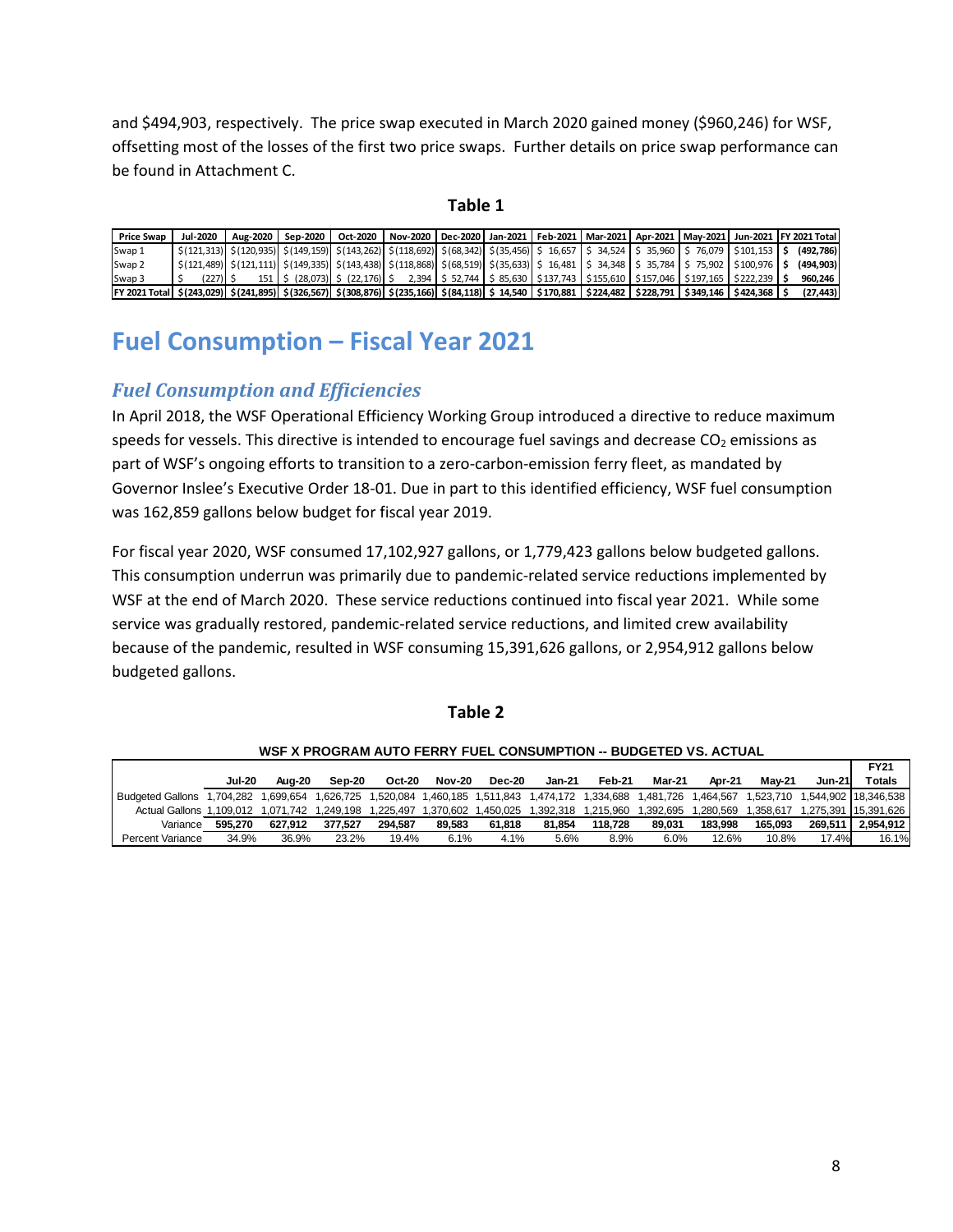### **Fiscal Year 2021 Swap Contracts**

|           | Swap #29           |       |                    |           | Swap #30 | <b>Swap #31</b>    |           |        |  |  |
|-----------|--------------------|-------|--------------------|-----------|----------|--------------------|-----------|--------|--|--|
|           | Executed 1/27/2020 |       | Executed 2/14/2020 |           |          | Executed 3/16/2020 |           |        |  |  |
|           | FY2021             |       |                    | FY2021    |          | FY2021             |           |        |  |  |
|           | Gallons            | Price |                    | Gallons   | Price    |                    | Gallons   | Price  |  |  |
| 7/1/2020  | 252,000            | 1.969 |                    | 252,000   | 1.9697   |                    | 252,000   | 1.4885 |  |  |
| 8/1/2020  | 252,000            | 1.969 |                    | 252,000   | 1.9697   |                    | 252,000   | 1.4885 |  |  |
| 9/1/2020  | 252,000            | 1.969 |                    | 252,000   | 1.9697   |                    | 252,000   | 1.4885 |  |  |
| 10/1/2020 | 252,000            | 1.969 |                    | 252,000   | 1.9697   |                    | 252,000   | 1.4885 |  |  |
| 11/1/2020 | 252,000            | 1.969 |                    | 252,000   | 1.9697   |                    | 252,000   | 1.4885 |  |  |
| 12/1/2020 | 252,000            | 1.969 |                    | 252,000   | 1.9697   |                    | 252,000   | 1.4885 |  |  |
| 1/1/2021  | 252,000            | 1.969 |                    | 252,000   | 1.9697   |                    | 252,000   | 1.4885 |  |  |
| 2/1/2021  | 252,000            | 1.969 |                    | 252,000   | 1.9697   |                    | 252,000   | 1.4885 |  |  |
| 3/1/2021  | 252,000            | 1.969 |                    | 252,000   | 1.9697   |                    | 252,000   | 1.4885 |  |  |
| 4/1/2021  | 252,000            | 1.969 |                    | 252,000   | 1.9697   |                    | 252,000   | 1.4885 |  |  |
| 5/1/2021  | 252,000            | 1.969 |                    | 252,000   | 1.9697   |                    | 252,000   | 1.4885 |  |  |
| 6/1/2021  | 252,000            | 1.969 |                    | 252,000   | 1.9697   |                    | 252,000   | 1.4885 |  |  |
|           | 3,024,000          |       |                    | 3,024,000 |          |                    | 3,024,000 |        |  |  |

Note: Hedges for fiscal year 2021 were executed in fiscal year 2020.

| Swaps #29, #30, and #31 |  |  |  |  |
|-------------------------|--|--|--|--|
|-------------------------|--|--|--|--|

|           | Executed 1/27/2020, 2/14/2020, 3/16/2020 |         |                 |                         |                           |                           |  |  |  |  |  |  |  |
|-----------|------------------------------------------|---------|-----------------|-------------------------|---------------------------|---------------------------|--|--|--|--|--|--|--|
|           |                                          | Avearge | <b>Budgeted</b> |                         | <b>Contracted Gallons</b> | <b>Contracted Gallons</b> |  |  |  |  |  |  |  |
|           | <b>Contracted Gallons</b>                | Price   | Gallons         | <b>Consumed Gallons</b> | % of Budget               | % of Consumed             |  |  |  |  |  |  |  |
| 7/1/2020  | 756,000                                  | \$1.81  | 1,704,282       | 1,109,012               | 44%                       | 68%                       |  |  |  |  |  |  |  |
| 8/1/2020  | 756,000                                  | \$1.81  | 1,699,654       | 1,071,742               | 44%                       | 71%                       |  |  |  |  |  |  |  |
| 9/1/2020  | 756,000                                  | \$1.81  | 1,626,725       | 1,249,198               | 46%                       | 61%                       |  |  |  |  |  |  |  |
| 10/1/2020 | 756,000                                  | \$1.81  | 1,520,084       | 1,249,198               | 50%                       | 61%                       |  |  |  |  |  |  |  |
| 11/1/2020 | 756,000                                  | \$1.81  | 1,460,185       | 1,370,602               | 52%                       | 55%                       |  |  |  |  |  |  |  |
| 12/1/2020 | 756,000                                  | \$1.81  | 1,511,843       | 1,450,025               | 50%                       | 52%                       |  |  |  |  |  |  |  |
| 1/1/2021  | 756,000                                  | \$1.81  | 1,474,172       | 1,392,318               | 51%                       | 54%                       |  |  |  |  |  |  |  |
| 2/1/2021  | 756,000                                  | \$1.81  | 1,334,688       | 1,215,960               | 57%                       | 62%                       |  |  |  |  |  |  |  |
| 3/1/2021  | 756,000                                  | \$1.81  | 1,481,726       | 1,392,695               | 51%                       | 54%                       |  |  |  |  |  |  |  |
| 4/1/2021  | 756,000                                  | \$1.81  | 1,464,567       | 1,280,569               | 52%                       | 59%                       |  |  |  |  |  |  |  |
| 5/1/2021  | 756,000                                  | \$1.81  | 1,523,710       | 1,358,617               | 50%                       | 56%                       |  |  |  |  |  |  |  |
| 6/1/2021  | 756,000                                  | \$1.81  | 1,544,902       | 1,275,391               | 49%                       | 59%                       |  |  |  |  |  |  |  |
|           | 9,072,000                                |         | 18,346,538      | 15,415,327              | 49%                       | 59%                       |  |  |  |  |  |  |  |

Source: Budget Office, Washington State Ferries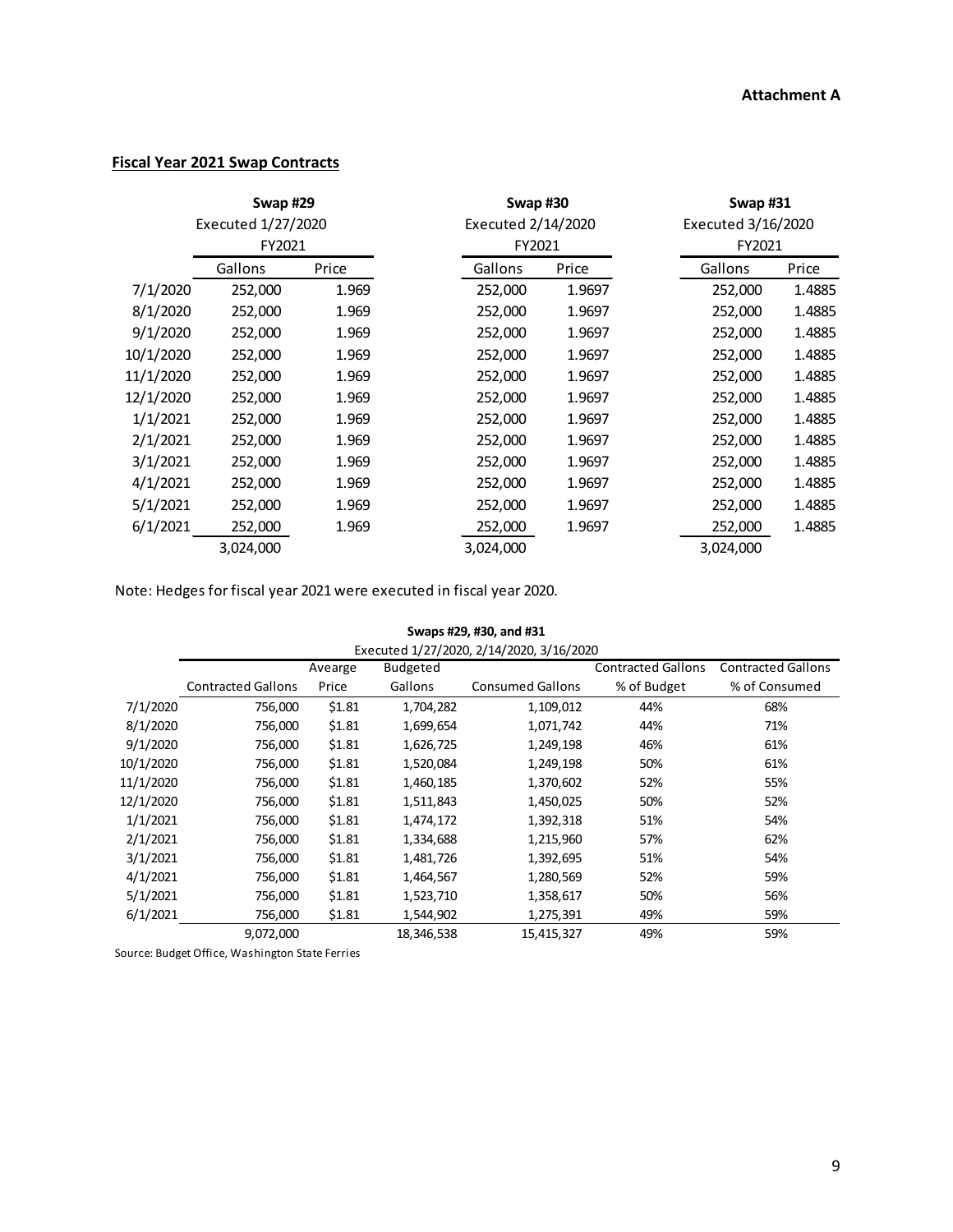

**Secretary's Executive Order Number: E 1078.06**

*Signature on file*

**Roger Millar, PE, AICP**  Secretary of Transportation *January 6, 2017* 

Date

# **Fuel Hedging Program**

#### **I. Introduction**

#### **A. Purpose**

This Secretary's Executive Order informs employees how to administer fuel hedging in the Ferries Division.

#### **B. Background**

In 2011 the Washington State Legislature authorized the Washington State Department of Transportation (WSDOT) to enter into a distributor-controlled fuel hedging program for the biennium of 2011-13. In 2012 the Legislature expanded this authorization to include other methods of hedging approved by the fuel hedging committee. The department is required to consult with the Department of Enterprise Services' Master Contracts and Consulting Program on strategies to reduce the overall cost of fuel and mitigate the impact of market fluctuations and pressure on short-term and long-term fuel costs to the Ferries Division.

#### **C. Definitions**

**Forward Pricing Period** – The term of any fuel hedging contract.

**Fuel Hedging** – A contractual tool used to reduce exposure to volatile and potentially rising fuel costs. Fuel hedging results in price stability, not necessarily budget savings.

**Fuel Hedging Program** – The fuel price risk management program.

**Hedge Ratio** – The ratio of hedged fuel compared to total fuel purchases projected for a certain period of time.

**Maximum Maturity** – The maximum length of time that a fuel price contract may be extended.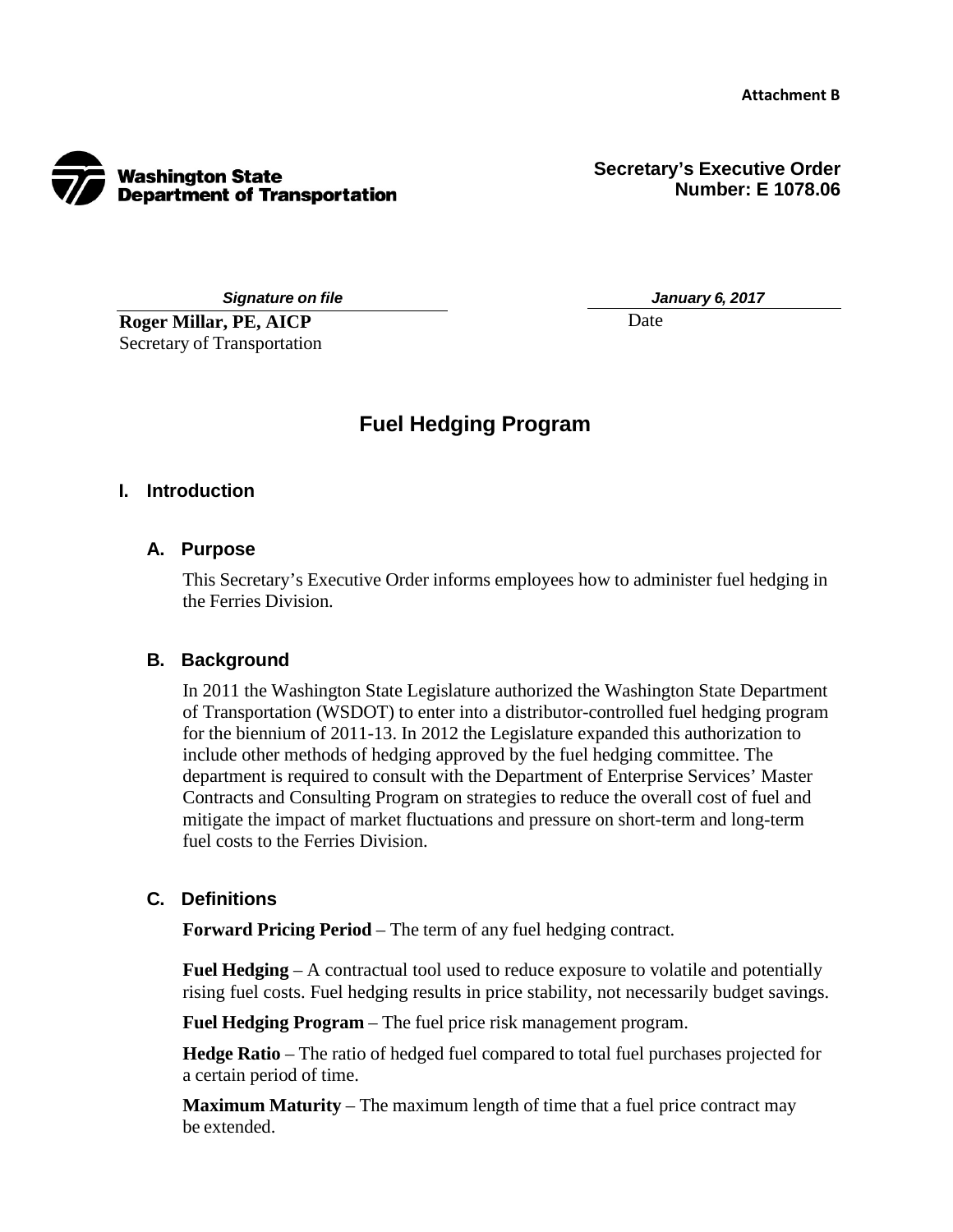## **D. Supersession**

This Secretary's Executive Order supersedes and replaces the prior version with the same title dated January 14, 2016. All references to the superseded E 1078.05 now reference E 1078.06.

## **E. What Has Changed**

- Language was added to subsection III.B. to allow Fuel Hedging Oversight Committee members to appoint a designee to receive recommendations and take action on potential hedges in their absence.
- The Standard Recommendation and Appendix A and all of their references have been removed.

## **II. Secretary's Executive Order**

The Assistant Secretary for the Ferries Division or designee is directed to establish and maintain a fuel hedging program with the primary purpose of managing price risk on fuel used by the Ferries Division. The fuel hedging program will be carried out by the Ferries Division, executing the appropriate transactions at the appropriate times and prices to create the desired effect within policy constraints.

The objectives of the fuel hedging program are to:

- Decrease the volatility of fuel cost.
- Increase the likelihood that actual net fuel cost will remain below the budgeted cost.

Immediate cost savings is secondary to managing overall price risk.

Specific fuel hedging program strategies may include:

- Entering into financial contracts with hedge providers for specific quantities of fuel at specific times, using a specific index.
- Using price contracts with fuel distributors for quantities to be delivered at fixed times.
- Mitigating transaction timing risk by making numerous small volume transactions as opposed to large transactions at a single point in time.
- Continually monitoring the market and assessing program effectiveness.
- Addressing market opportunities and market risks based upon budget goals.

## **III. Policy**

## **A. Program Administered by Ferries Division**

The Assistant Secretary for the Ferries Division is responsible for administratio n of the fuel hedging program. The Assistant Secretary or designee may enter int ohedge contracts that meet the Oversight Committee's approval.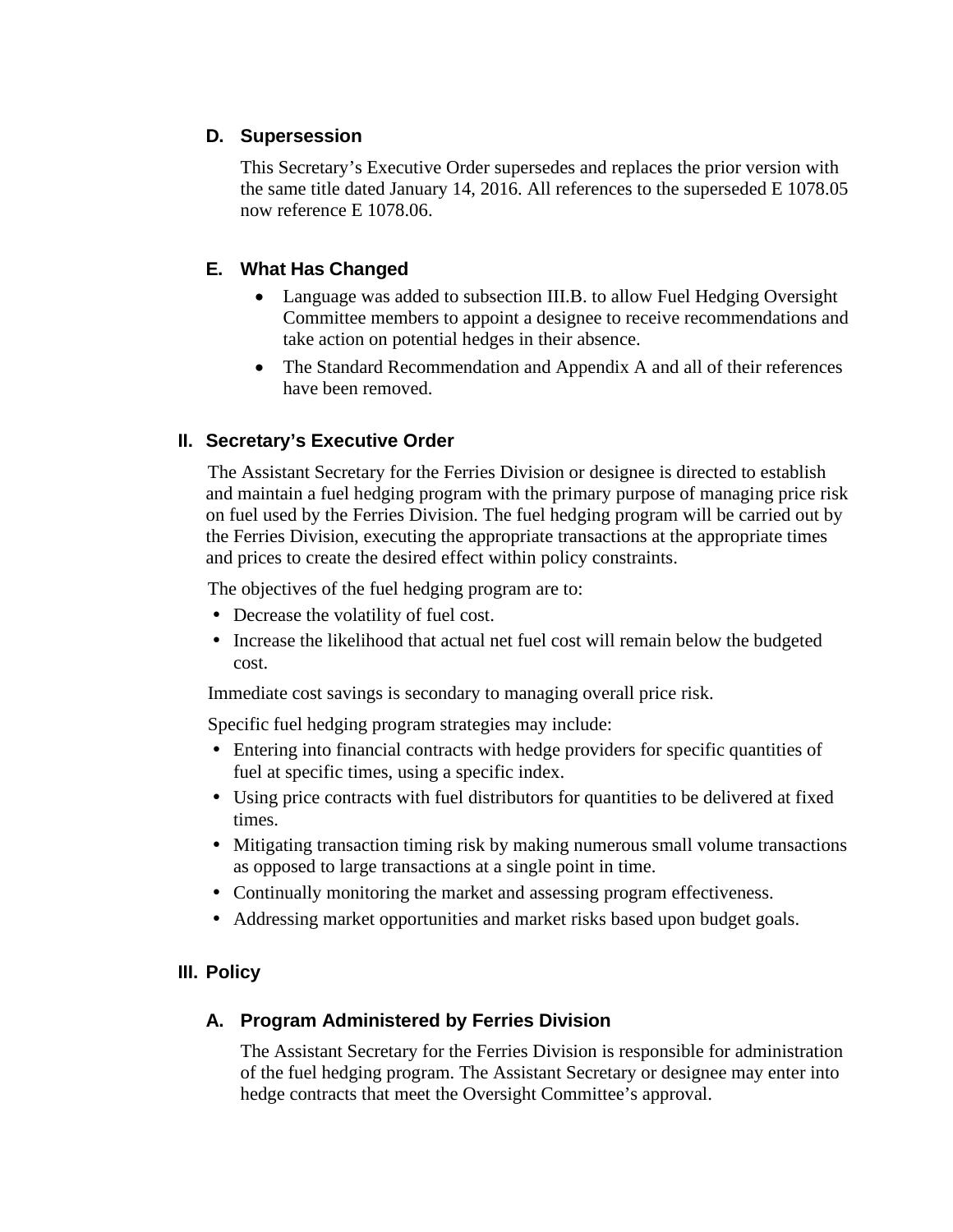#### **B. Fuel Hedging Oversight Committee**

The Fuel Hedging Oversight Committee shall meet at least quarterly, and includes the Assistant Secretary for the Ferries Division, the Chief Financial Officer, and a representative from the Office of Financial Management (OFM).

The committee provides recommendations to the Assistant Secretary for the Ferries Division regarding hedge contracts. The committee reviews reports from Ferries Division staff and directs Ferries Division staff to provide information on program operations.

Ferries Division staff coordinates times, locations, and agendas for the committee. The committee reviews performance reports and policy and strategy recommendations from Ferries Division staff. The committee directs Ferries Division staff to provide additional information on program operations.

Hedge committee members may each appoint a designee to receive recommendations and take action on potential hedges in their absence.

#### **C. Fuel Hedging Program Advisor (Consultant)**

The Fuel Hedging Program Advisor is selected by the department through a competitive process and will:

- Provide contracted services for a time period established by the department.
- Recommend an execution strategy.
- Generate monthly reports on the program's status and results.
- Monitor the program and energy markets.

The costs associated with the program advisor consultant position will be budgeted and accounted for separately from fuel purchases, but will be considered as part of Ferries Division's fuel budget.

#### **D. Qualified Independent Representative**

The Assistant Secretary for the Ferries Division or designee will designate one or more persons or entities that represent or otherwise demonstrate that they meet the requirements of a qualified independent representative as set forth in Title 17 Code of Federal Regulations (CFR)  $\S 23.450(b)(1)$  adopted by the Commodity Futures Trading Commission (CFTC) under the Dodd-Frank Wall Street Reform and Consumer Protection Act. Ferries Division staff will review at the time of each fuel hedge transaction whether the persons or entities continue to represent or otherwise demonstrate that they meet these requirements. These requirements may be satisfied through representations or other evidence that the qualified independent representative (which may be the Fuel Hedging Advisor to the extent the Fuel Hedging Program Advisor provides these representations or other evidence):

Has undertaken a duty to act in the best interests of the Ferries Division.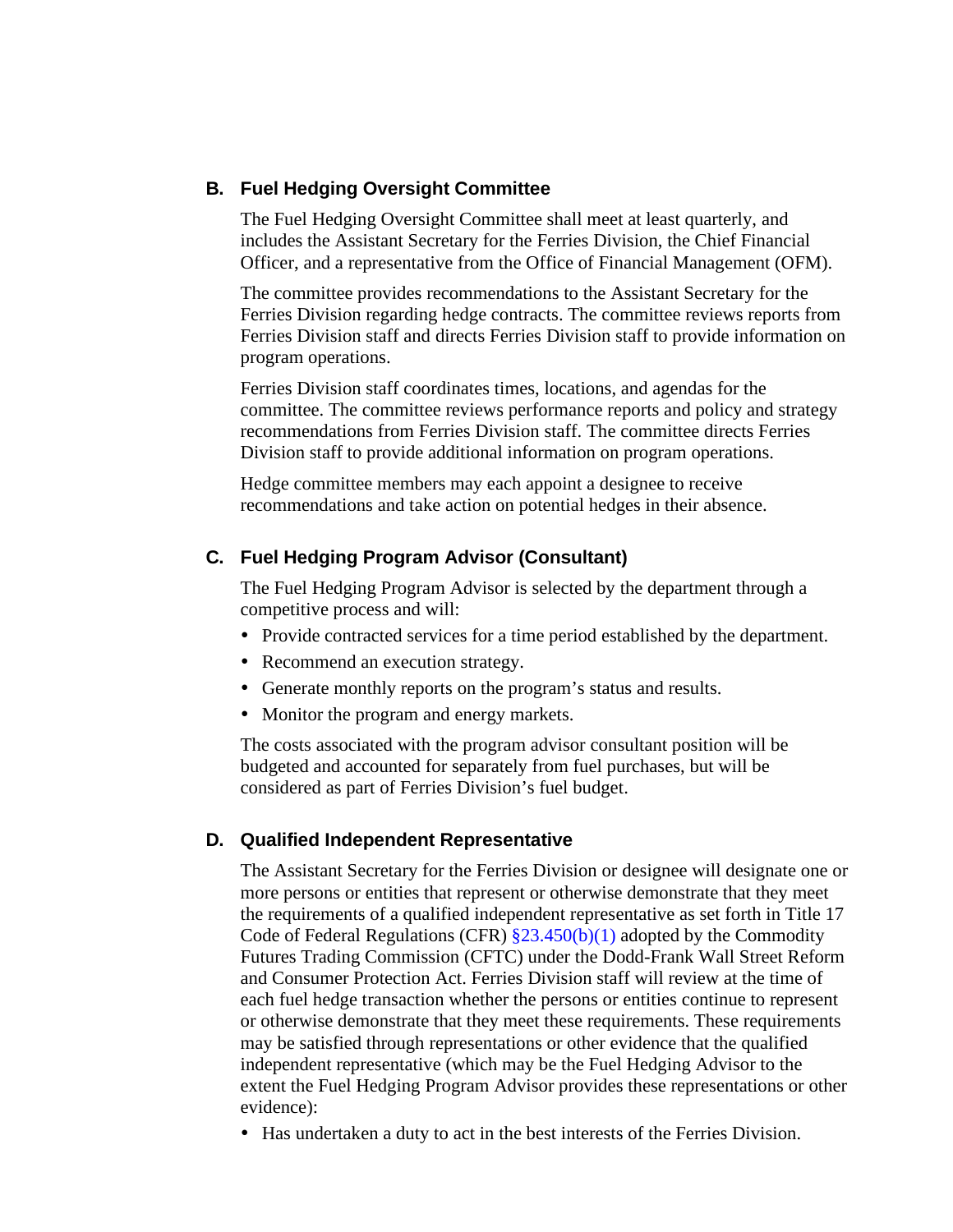- Has sufficient knowledge and capability to independently evaluate Fuel Hedging.
- Has appropriate risk management and valuation policies and procedures under which the representative evaluates risks with regard to the relevant trade or trading strategy involving Fuel Hedging and the fair pricing and appropriateness of Fuel Hedging transactions.
- Has conflict of interest policies and procedures reasonably designed to manage and mitigate material conflicts of interest.
- Provides appropriate and timely disclosures to the Ferries Division, including disclosure of all material conflicts of interest that could reasonably affect the judgment or decision-making of the representative with respect to its obligations to the Ferries Division.
- Is independent of counterparties to Fuel Hedging transactions, and agrees to comply with restrictions on political contributions (if and when imposed by the CFTC).

## **E. Maximum Hedge Ratio**

Ferries Division fuel consumption is highly predictable and without significant variability over time within a given service, schedule, and fleet. Given this predictability, the maximum hedge ratio will be:

- Up to the first twelve months, on a rolling basis, a maximum of 95 percent of the forecasted consumption may be hedged. In addition, hedges will not exceed the forecasted monthly consumption level for any specific month.
- Between the thirteenth and twenty-fourth months, on a rolling basis, the volume of fuel hedged will not exceed 80 percent.
- In times of extraordinary circumstances, the Oversight Committee may decide to hedge fuel in the twenty-fifth month and beyond, at a maximum ratio to be determined at that time by the committee.
- The Oversight Committee may set lower limits, including in consideration of potential service reductions.

### **F. Biodiesel Hedging**

Hedge ratios may be adjusted if Ferries Division's planned percentage of biodiesel changes significantly from a level of five percent, or if the price correlation between diesel and biodiesel diverges more than five percent from its historical average.

### **G. Maximum Maturity**

To allow the establishment of cost certainty in current and future budget periods, the maximum maturity of any contracts entered into in conjunction with the program is twenty-four months. If extraordinary circumstances warrant longer maximum maturity periods, the Oversight Committee may approve hedges that extend the maximum maturity beyond twenty-four months on a case-by-case basis. Contract terms may cross biennial lines.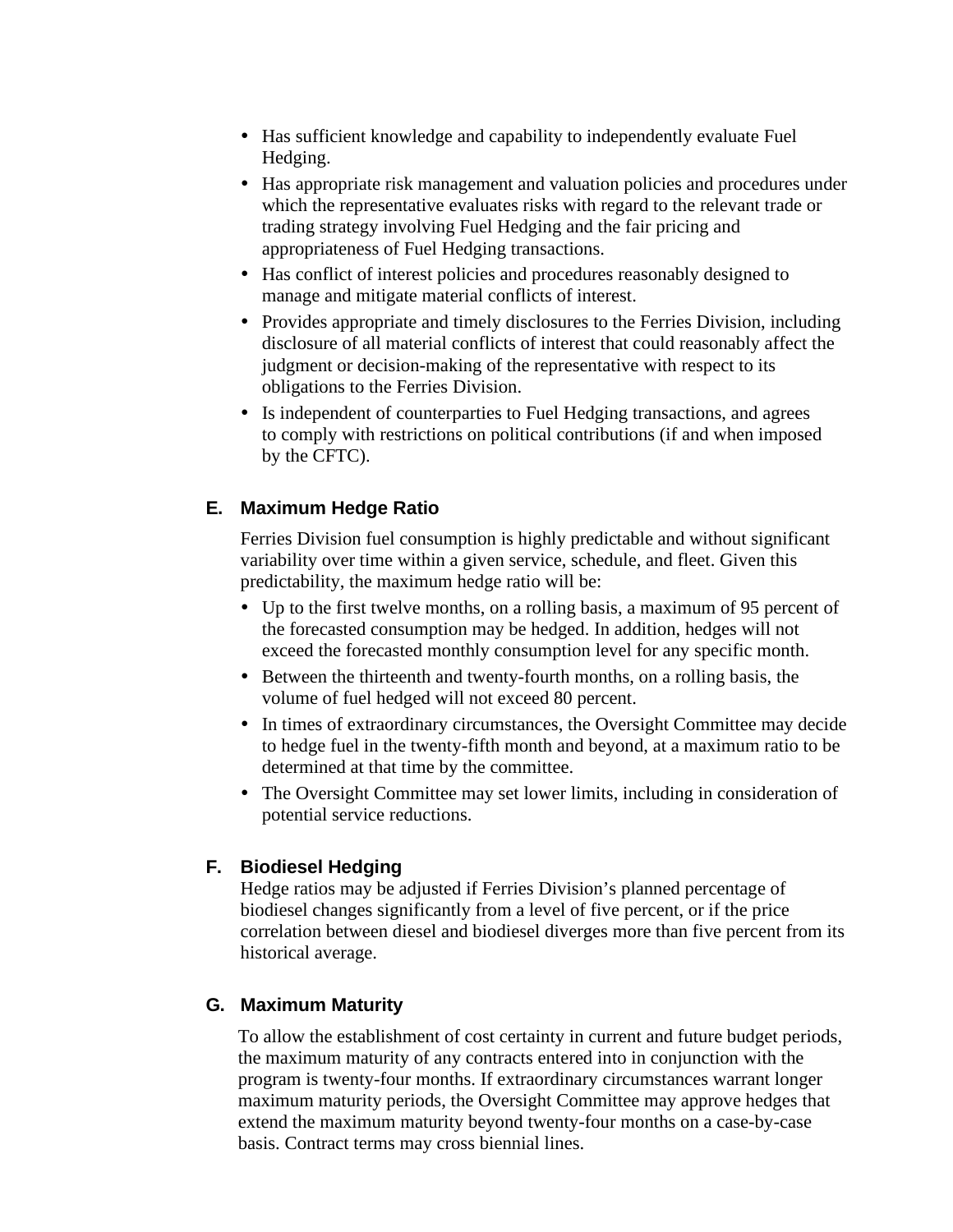# **H. Physical Fuel Supply**

The physical supply of fuel will continue according to the current process of Ferries Division under the Department of Enterprise Services contract. The physical supply price is based on the Oil Price Information Service (OPIS) inde x for ultra-low sulfur diesel for Tacoma and Anacortes, with taxes and other costs determined by the supply contract.

## **I. Reporting Responsibilities**

- 1. Ferries Division staff, along with the Program Advisor, will:
	- a. Generate for the Assistant Secretary for the Ferries Division semiannual updates on the status and results of the Program. These updates will include:
		- The cost of fuel as delivered by the fuel supplier compared to prices that would have been available on the spot market.
		- Year to date and biennium to date performance of fuel expenses relative to the budget (including hedged purchases).
		- Any recommendations for changes in policy or strategy. These will also be reported by the Assistant Secretary for the Ferries Division to the Deputy Secretary for concurrence.
	- b. Compile annual reports. Periodic reports are required per Revised Code of Washington [\(RCW\) 47.60.830.](http://apps.leg.wa.gov/rcw/default.aspx?cite=47.60.830) The reports will be distributed to the Oversight Committee prior to submittal to the state legislature and the Department of Enterprise Services.
	- c. Generate for the Fuel Hedging Oversight Committee quarterly updates on the status and results of the Program. These updates will include:
		- Details of hedge contracts entered into to include the transaction amount, gallons hedged, transaction price per gallon, variance between transaction price per gallon and budgeted price per gallon, and variance between transaction amount and budgeted amount.
		- Comparison of projected fuel usage and actual fuel usage in gallons.
		- Current energy market conditions.
- 2. Accounting and Financial Services Division staff will:
	- a. Review the accounting and financial reporting for derivative instruments for compliance with Governmental Accounting Standards Board (GASB) standards.
	- b. Make appropriate entries to record deferred inflows and outflows of resources related to financial contracts.
	- c. Prepare notes to the Comprehensive Annual Financial Report (CAFR) for financial hedging contracts as required by GASB 53.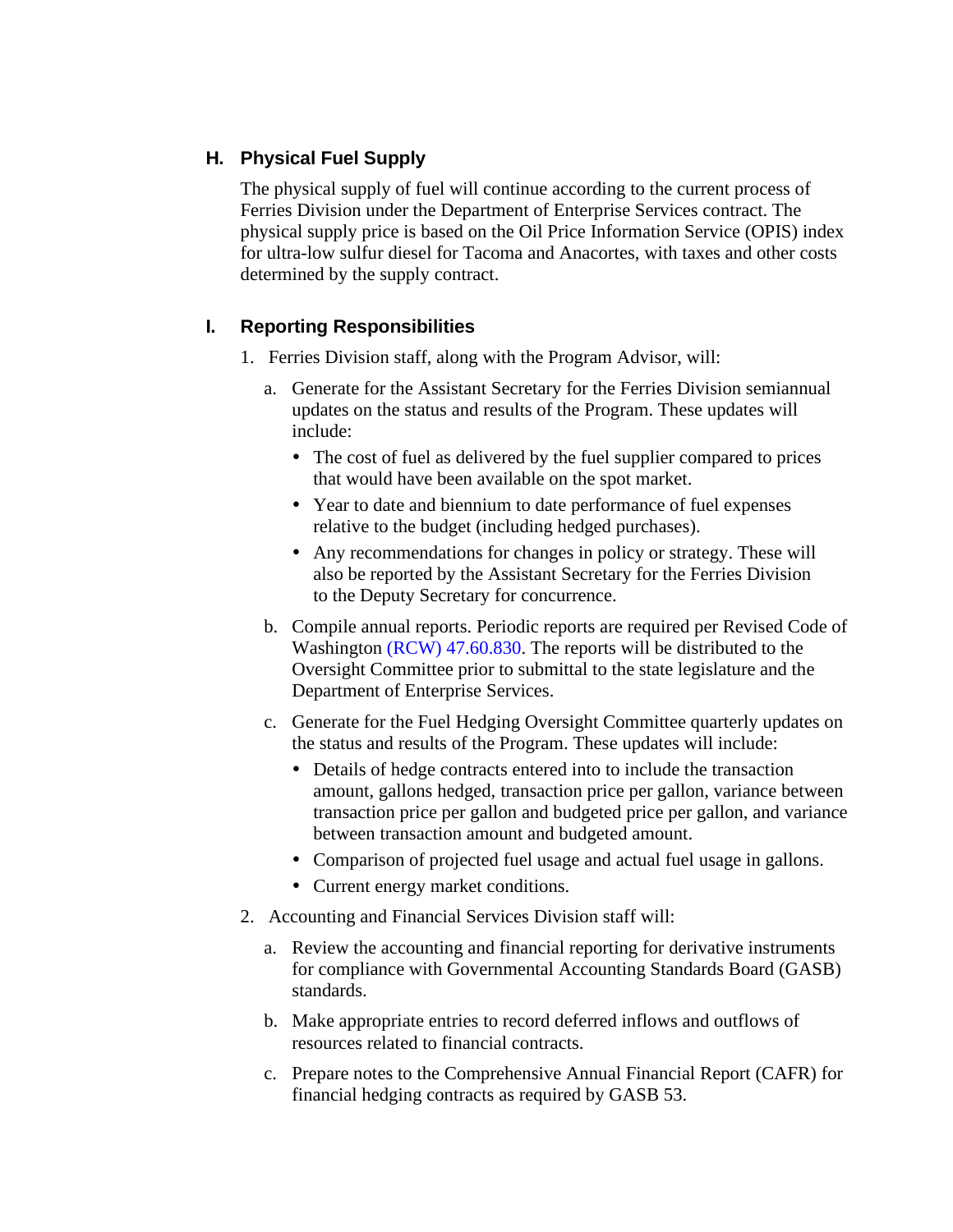### **Contact for More Information**

For more information on the Fuel Hedging Program, please contact the Director of Finance and Administration of the Ferries Division at 206-515-3403.

#### **References**

- [17 CFR §23.450\(b\)\(1\)](http://www.ecfr.gov/cgi-bin/text-idx?SID=5fb13bf5399824d5ae7c6eda5a345317&node=17:1.0.1.1.22.4.7.15&rgn=div8) *Requirements for swap dealers and major swap participants acting as counterparties to Special Entities*
- [RCW 47.60.830](http://apps.leg.wa.gov/rcw/default.aspx?cite=47.60.830) *Ferry system operation Fuel purchasing strategies Report*

#### **Review and Update Requirements**

When changes are necessary to update this document, inform the Chief Financial Officer. The Chief Financial Officer periodically reviews this document and proposes updates to the Secretary of Transportation for approval.

## **Americans with Disabilities Act (ADA) Information**

This material can be made available in an alternate format by emailing the Office of Equal Opportunity at [wsdotada@wsdot.wa.gov o](mailto:wsdotada@wsdot.wa.gov)r by calling toll free, 855-362-4ADA(4232). Persons who are deaf or hard of hearing may make a request by calling the Washington State Relay at 711.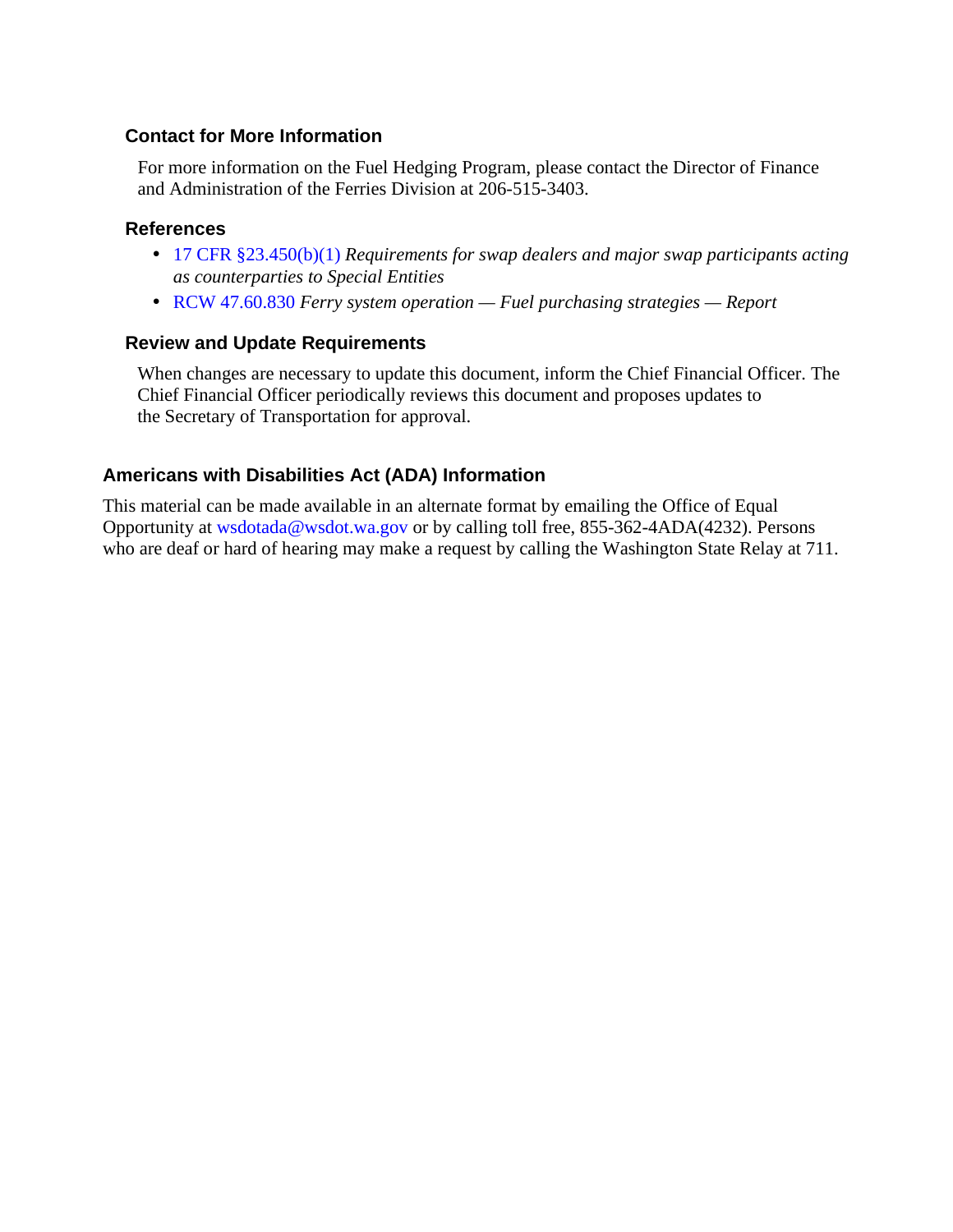#### **Attachment C**

#### **Fiscal Year 2021 Monthly Reconciliation of Fuel Price Swaps**

| Monthly Market Compared to Contract - Amount of Money Received or Paid to Counterparties |             |           |                                                               |                |                                                            |                                                                                     |                          |           |                |                 |          |                |          |            |
|------------------------------------------------------------------------------------------|-------------|-----------|---------------------------------------------------------------|----------------|------------------------------------------------------------|-------------------------------------------------------------------------------------|--------------------------|-----------|----------------|-----------------|----------|----------------|----------|------------|
|                                                                                          | Contract    |           |                                                               |                |                                                            |                                                                                     |                          |           |                |                 |          |                |          |            |
|                                                                                          | Price       |           |                                                               |                |                                                            |                                                                                     |                          |           |                |                 |          |                |          |            |
| Counterparty/Date of Contract                                                            | (\$/gallon) | Jul-2020  | Aug-2020                                                      | Sep-2020       | Oct-2020                                                   | Nov-2020   Dec-2020                                                                 |                          | Jan-2021  | Feb-2021       | <b>Mar-2021</b> | Apr-2021 | Mav-2021       | Jun-2021 | Total      |
| Merrill Lynch (Jan. 27, 2020)                                                            |             |           | $\frac{1}{2}$ (121,313) $\frac{1}{2}$ (120,935) $\frac{1}{2}$ |                | $(149,159)$ \$ $(143,262)$ \$ $(118,692)$ \$ $(68,342)$ \$ |                                                                                     |                          | (35, 456) | $16,657$ \$    | $34.524$ \$     | 35,960   | 76.079 S       | 101.153  | (492, 786) |
| Merrill Lynch (Feb. 14, 2020)                                                            |             |           | $\frac{1}{2}$ (121,489) $\frac{1}{2}$ (121,111) $\frac{1}{2}$ |                | $(149,335)$ \$ $(143,438)$ \$ $(118,868)$ \$ $(68,519)$ \$ |                                                                                     |                          | (35, 633) | $16.481$ \$    | $34.348$ S      | 35.784   | 75.902 S       | 100.976  | (494, 903) |
| Merrill Lynch (March 16, 2020)                                                           | $$1.24$ S   | (227)I \$ | 151                                                           | $(28,073)$ \$  | $(22, 176)$ \$                                             |                                                                                     | $2,394$   \$ 52,744   \$ | 85,630    | \$137,743      | $155,610$ \$    | 157.046  | $197,165$   \$ | 222.239  | 960,246    |
| <b>Grand Total Difference (\$)</b>                                                       |             |           | $\vert$ \$ (243,029) \$ (241,895) \$                          | (326,567)   \$ |                                                            | $(308,876)$ \$(235,166) \$ (84,118) \$                                              |                          | 14.540    | $$170,881$ $$$ | $224,482$ \$    | 228.791  | 349.146 S      | 424.368  | (27, 443)  |
| Referenced Market: New York Mercantile Exchange (NYMEX)<br>Source: WSDOT - Accounting    |             |           |                                                               |                |                                                            | Commodity: Ultra Low Sulfur Diesel Heating Fuel<br>Terms: 252,000 gallons per month |                          |           |                |                 |          |                |          |            |